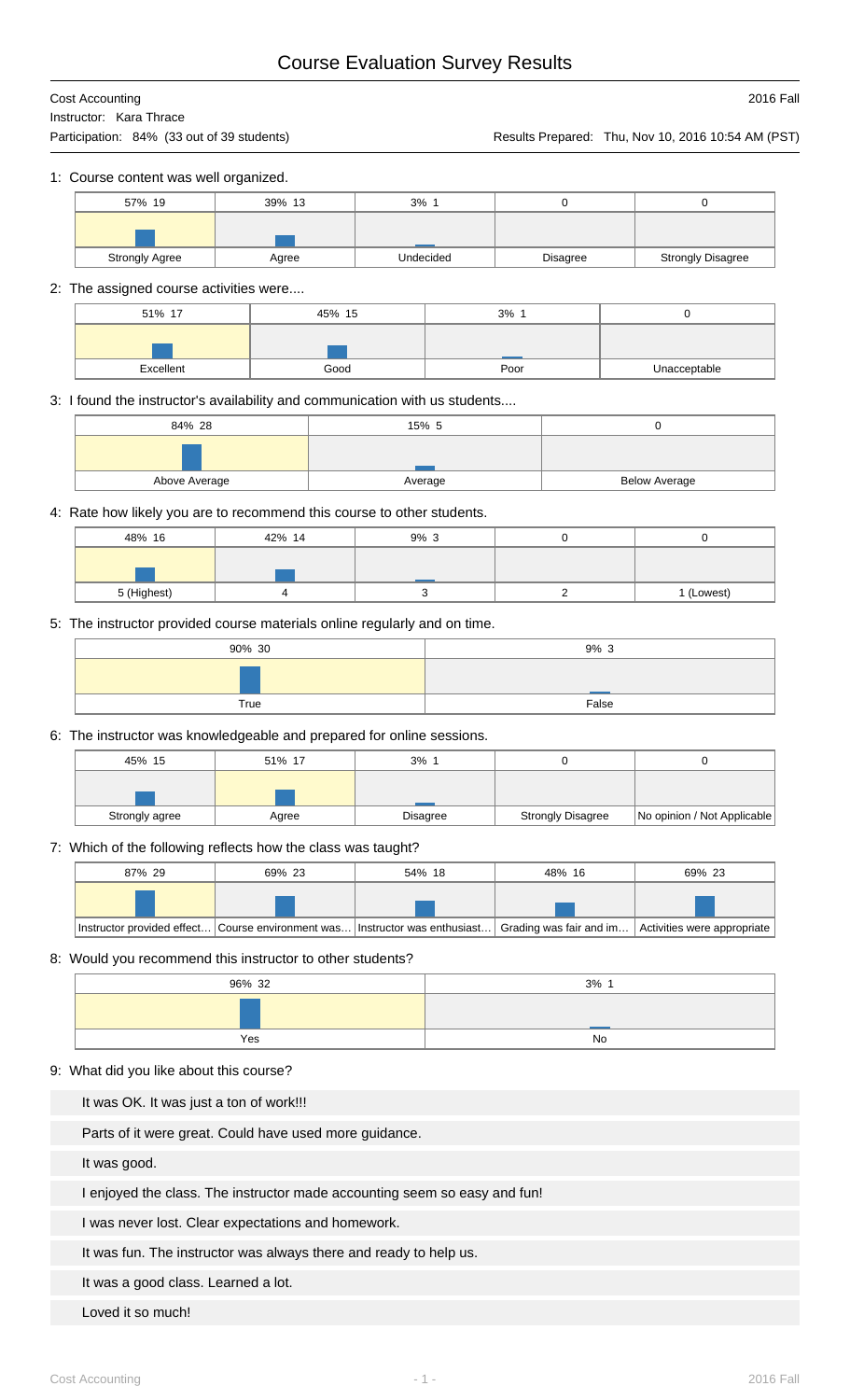| Variety of activities and assignments                                                                    |
|----------------------------------------------------------------------------------------------------------|
| The activities.                                                                                          |
| Really liked this class.                                                                                 |
| The instructor was available and kind.                                                                   |
| The content was nicely organized. The instructor was approachable.                                       |
| group work. extra credit options                                                                         |
| Great class!                                                                                             |
| It was good. A bit dry for my taste!                                                                     |
| Not sure. It was too hard for me.                                                                        |
| It was really nicely organized                                                                           |
| It was a good class.                                                                                     |
| Nice class, overall. Learned a lot.                                                                      |
| The interactivity                                                                                        |
| the instructor was always there!                                                                         |
| well run! Interactive.                                                                                   |
| interaction - group work                                                                                 |
| Awesome class! The instructor was so responsive and personable.                                          |
| It was a good class. A bit lonely learning online. Not the fault of the instructor.                      |
| Good energy                                                                                              |
| It was my first online class. I didn't know what to expect. I learned a lot, to my surprise. I liked it. |
| Loved it!                                                                                                |
| My classmates were fun. Nice interaction.                                                                |
| Awesome interaction.                                                                                     |
| I enjoyed the class.                                                                                     |
| Great instructor! Put his personality into the course. Rare to see online.                               |
| 10: What could be improved about this course?                                                            |
| I can't think of anything.                                                                               |
| Not sure. It was a great class.                                                                          |
| Not sure. Make it more fun. I was bored.                                                                 |
| It was good.                                                                                             |
| I don't know.                                                                                            |
| Assign fewer assignments. Too much busy work.                                                            |
| Nothing! It was great.                                                                                   |
| Well, you can't make accounting much more interesting!                                                   |
| not sure. it was good.                                                                                   |
| more choices in the assignments, please!                                                                 |
| Nothing!                                                                                                 |
| More options for assignments.                                                                            |
| Maybe less group work?                                                                                   |
| Everything. Difficult to follow.                                                                         |
| Can't think of anything.                                                                                 |
| It was good. I can't think of any improvements.                                                          |